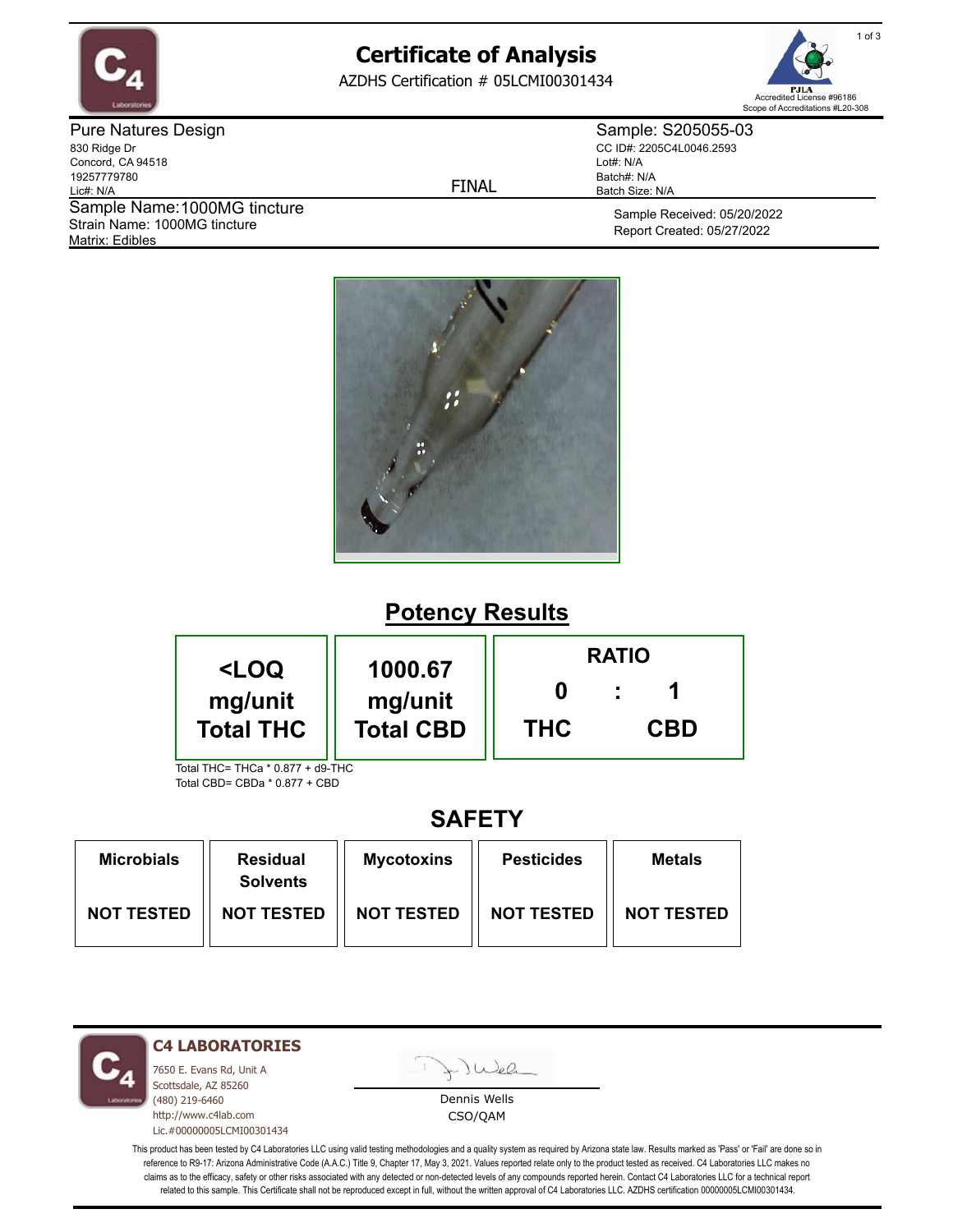

### **Certificate of Analysis**

AZDHS Certification # 05LCMI00301434



Pure Natures Design 830 Ridge Dr Concord, CA 94518 19257779780 Lic#: N/A Matrix: Edibles Sample Name: 1000MG tincture Strain Name: 1000MG tincture

FINAL

Lot#: N/A

Batch#: N/A Batch Size: N/A

Sample: S205055-03 CC ID#: 2205C4L0046.2593

> Sample Received: 05/20/2022 Report Created: 05/27/2022

### **Cannabinoids by HPLC - Commercial**

Date Analyzed: 05/24/2022 Analyst Initials: KWT

| Analyte                   | LOQ           | <b>Mass</b> | <b>Mass</b>                                                           | <b>Mass</b>                               | Q              |
|---------------------------|---------------|-------------|-----------------------------------------------------------------------|-------------------------------------------|----------------|
|                           | $\frac{0}{0}$ | $\%$        | mg/g                                                                  | mg/unit                                   |                |
| <b>THCA</b>               | 0.0387        | $<$ LOQ     | $<$ LOQ                                                               | $<$ LOQ                                   | Q <sub>3</sub> |
| d9-THC                    | 0.0387        | $<$ LOQ     | <loq< td=""><td><loq< td=""><td>Q<sub>3</sub></td></loq<></td></loq<> | <loq< td=""><td>Q<sub>3</sub></td></loq<> | Q <sub>3</sub> |
| d8-THC                    | 0.0387        | $<$ LOQ     | $<$ LOQ                                                               | $<$ LOQ                                   | Q <sub>3</sub> |
| <b>CBDA</b>               | 0.0387        | $<$ LOO     | $<$ LOQ                                                               | $<$ LOQ                                   | Q <sub>3</sub> |
| <b>CBD</b>                | 0.0387        | 3.52        | 35.20                                                                 | 1000.67                                   | Q <sub>3</sub> |
| <b>CBG</b>                | 0.0387        | $<$ LOQ     | $<$ LOQ                                                               | $<$ LOQ                                   | Q <sub>3</sub> |
| <b>CBN</b>                | 0.0387        | 0.0400      | 0.40                                                                  | 11.37                                     | Q <sub>3</sub> |
| <b>CBC</b>                | 0.0387        | 0.0610      | 0.61                                                                  | 17.34                                     | Q <sub>3</sub> |
| Total Cannabinoids 0.0387 |               | 3.62        | 36.20                                                                 | 1029.09                                   | Q <sub>3</sub> |
| <b>Total THC</b>          | 0.0387        | $<$ LOQ     | $<$ LOQ                                                               | $<$ LOQ                                   | Q <sub>3</sub> |
| <b>Total CBD</b>          | 0.0387        | 3.52        | 35.20                                                                 | 1000.67                                   | Q <sub>3</sub> |

Total THC= THCa \* 0.877 + d9-THC. Total CBD= CBDa \* 0.877 + CBD. LOQ = Limit of Quantitation; NR = Not Reported; ND = Not Detected.

Unless otherwise stated all quality control samples performed within

specifications established by the Laboratory.

Cannabinoids method: HPLC-DAD.

1 unit= 28.428g

Unit Description: 30mL bottle



#### **C4 LABORATORIES**

7650 E. Evans Rd, Unit A Scottsdale, AZ 85260 (480) 219-6460 http://www.c4lab.com Lic.#00000005LCMI00301434



Dennis Wells CSO/QAM

This product has been tested by C4 Laboratories LLC using valid testing methodologies and a quality system as required by Arizona state law. Results marked as 'Pass' or 'Fail' are done so in reference to R9-17: Arizona Administrative Code (A.A.C.) Title 9, Chapter 17, May 3, 2021. Values reported relate only to the product tested as received. C4 Laboratories LLC makes no claims as to the efficacy, safety or other risks associated with any detected or non-detected levels of any compounds reported herein. Contact C4 Laboratories LLC for a technical report related to this sample. This Certificate shall not be reproduced except in full, without the written approval of C4 Laboratories LLC. AZDHS certification 00000005LCMI00301434.